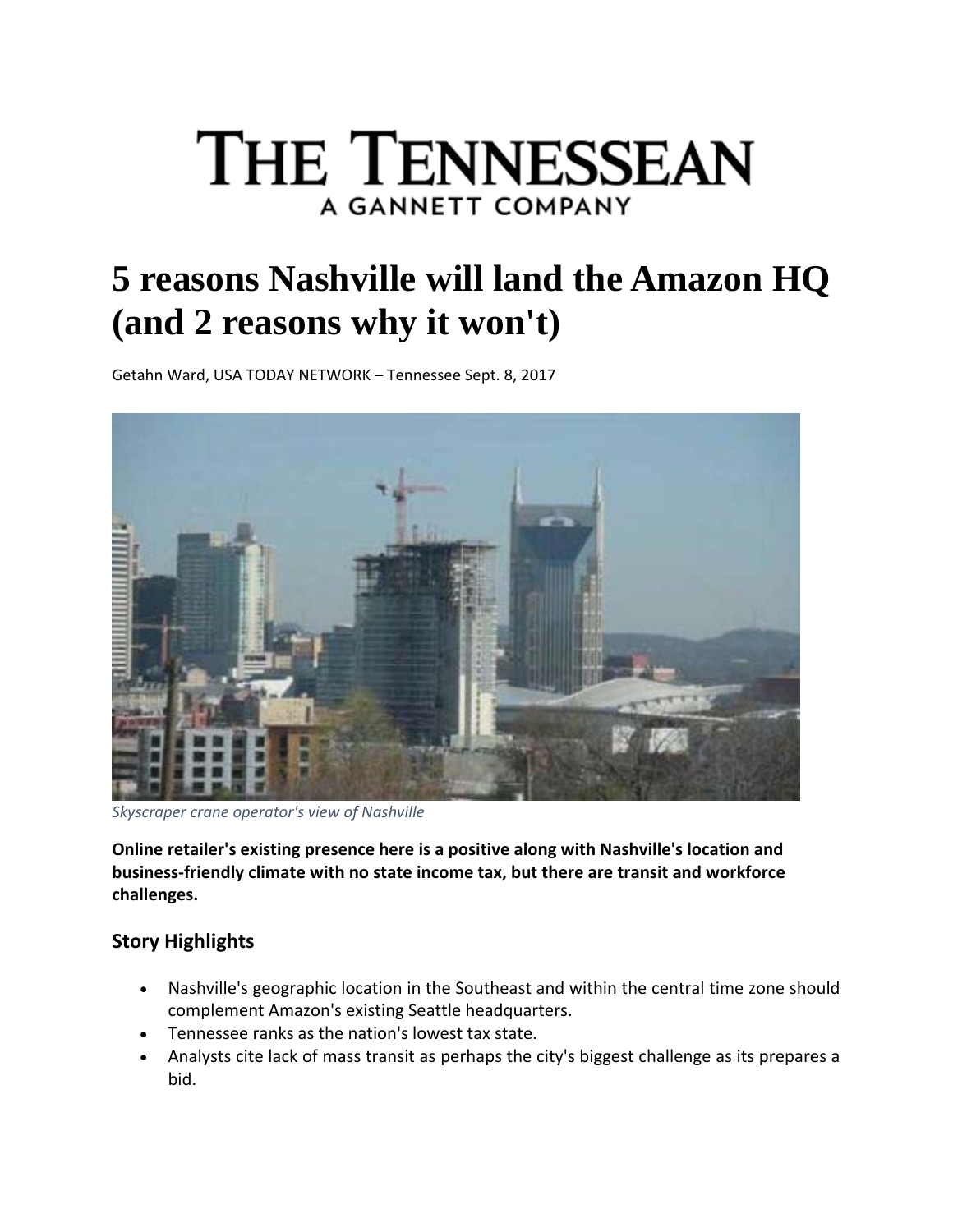As Nashville's leaders prepare to pursue Seattle‐based online retailer Amazon's planned second headquarters and up to 50,000 jobs, the Music City region clearly has much to offer.

The region's growth and Tennessee's reputation as a low-tax, business-friendly state all bode well, but the lack of mass transit is among issues that also could hurt its prospects.

"I would expect Nashville and Tennessee to be in the hunt," said Bill Fox, an economist at the University of Tennessee Knoxville. "We have a lot of pluses. We're growing fast."

Experts expect Amazon's choice of a location where the retailer would invest \$5 billion to create the headquarters to be North America's most significant economic development announcement next year. "It's the holy grail of business attraction," said John H. Boyd, principal in Princeton, N.J.‐based location consultants The Boyd Company Inc.

Here are five positive factors for Nashville and two areas of concern regarding its bid:

# **On the upside**

#### **Amazon is already here**

Nashville and Tennessee's existing relationship with Amazon could pay dividends as the city makes its case for landing the planned second headquarters with up to 50,000 jobs.

The online retailer has more than 2,500 local employees at warehouses in Murfreesboro and Lebanon and a sorting center in Nashville. "I don't know if they want to be next to their warehouses, but it clearly shows that they want to be in Tennessee," Fox said.

Adam Bruns, managing editor of Site Selection magazine, sees another positive in Tennessee being one of the first states to workout a sales tax strategy with Amazon. "That's going to help you," he said about the arrangement under which the online retailer collects taxes on items it sells to Tennessee customers and pass them on to the state.

#### **Location, Location, Location**

Nashville's geographic location in the Southeast and within the central time zone should complement Amazon's existing Seattle headquarters. Half of the U.S. population lives within a 650‐mile radius of Nashville, which this year has gained improved connectivity to the West Coast through new nonstop flights to and from Seattle and San Francisco. British Airways also plans in May to start nonstop service out of Nashville to London.

Amazon executives using private jets would have shorter trips from Nashville to cities like New York versus the several hours it would take to fly to the Big Apple from Seattle.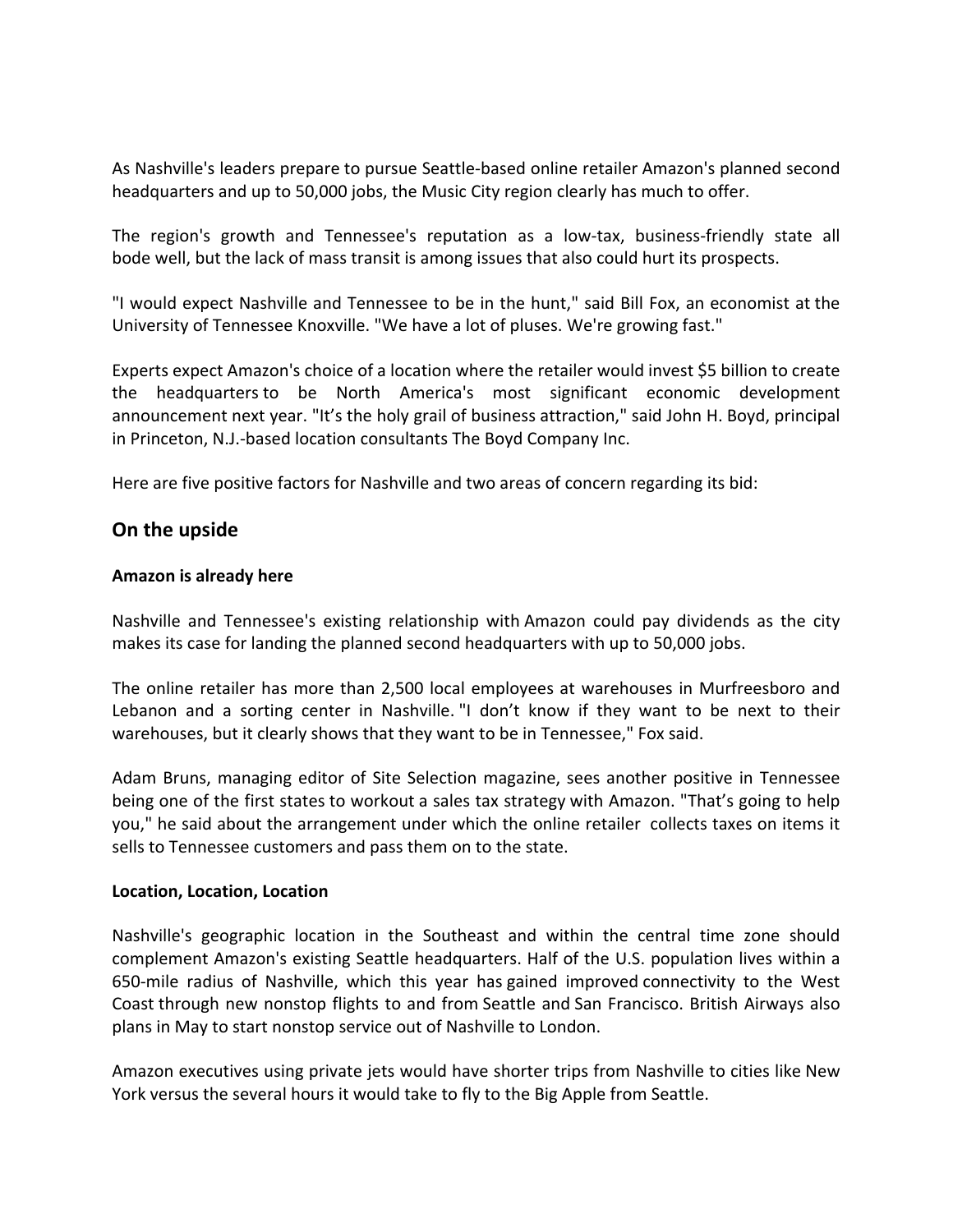

*Amazon sortation center in Nashville (Photo: File/The Tennessean)*

#### **Low‐tax state**

Full-time employees at Amazon's planned second headquarters are expected to earn average annual total compensation of more than \$100,000 over the next 10 to 15 years. Those incomes would face better protection from taxes in Nashville versus some other cities because of the lack of a state income tax or personal or payroll taxes in Tennessee, which UT-Knoxville's Fox said ranks as the nation's lowest tax state.

Additionally, the state's Hall income tax on capital gains is being phased out and Fox said it should be gone by the time Amazon's headquarters is up and running. "We have no inheritance tax, no generational income tax and we're just a low tax state," he said.

# **Business‐friendly environment/lower costs**

A "stable and business‐friendly" environment is one attribute of the location Amazon is seeking. In recent years, Nashville and Tennessee have ranked in the top 10 of consumer service company Thumbtack's Small Business Friendliness Survey. Factors cited include ease of starting a business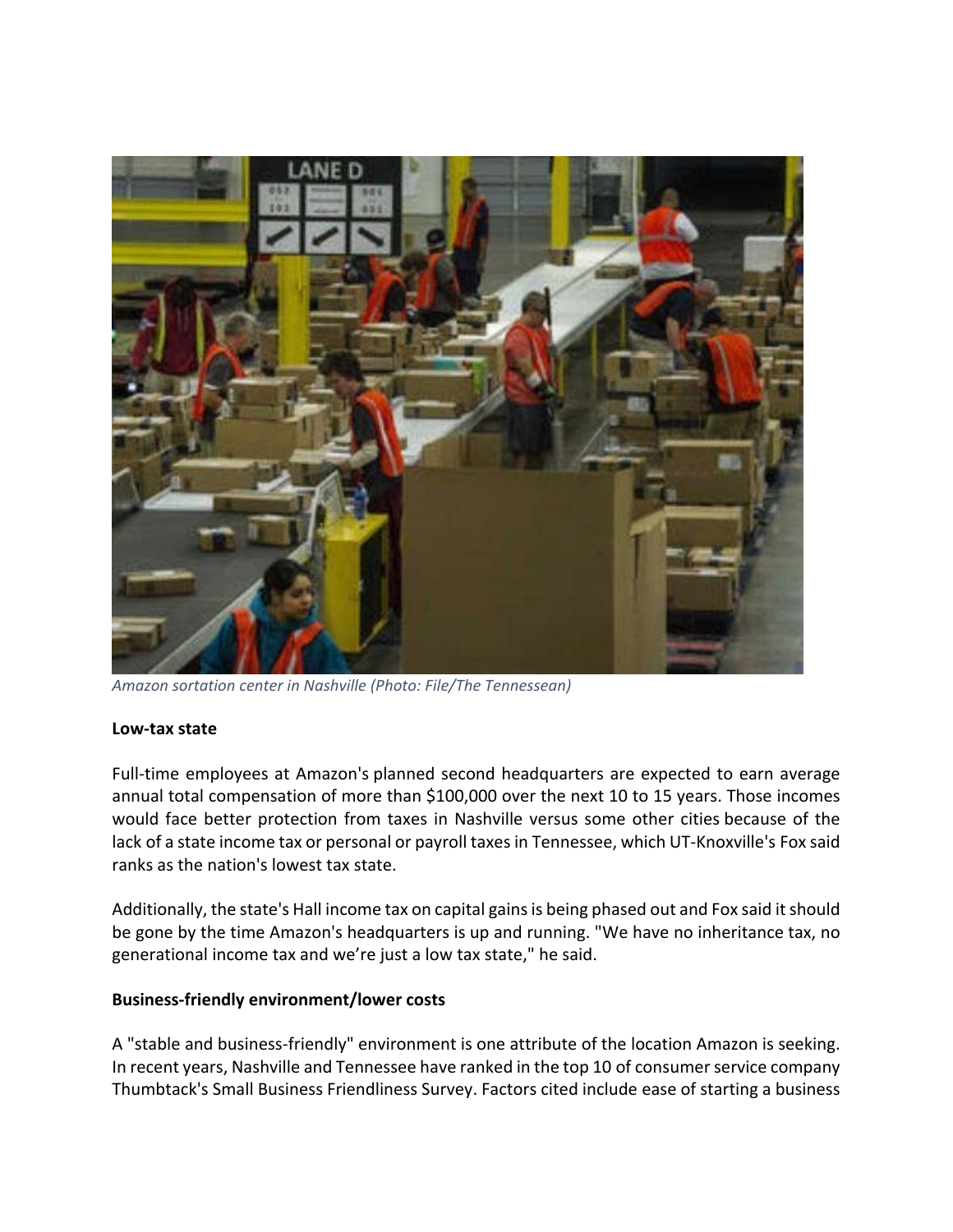and government support of entrepreneurs. Metro and the state are also known for delivering on economic incentives to win major projects and Tennessee has pro‐business laws such as being a right‐to‐work state.

In terms of costs to operate a corporate office, The Boyd Co. considers Nashville one of the least costly major cities. The company puts the annual costs for a hypothetical corporate office occupying 125,000 square feet of Class A space and employing 500 workers at \$37.5 million here versus \$47 million in San Francisco and \$45 million in New York.

#### **Progressive city with popular 'Music City' brand**

Nashville's Mayor Megan Barry's reputation as a progressive who champions causes such as gender equality should appeal to Amazon. The city's strong Music City brand and growing appeal as a destination for young people also should help its cause.

"It has a lot of culture, it has a vibrant night life, it has professional sports and natural amenities like lakes, bike trails and walking trails — the kind of place young people would want to live," UT‐ Knoxville economist Matt Murray said about Nashville.

Randall Gross, a Nashville‐based economic and development consultant, cites the city's recent streak of landing corporate administrative, processing and other back‐office functions as a positive if those are the kind of roles Amazon plans for the headquarters.

Brian Moyer, CEO of the Nashville Technology Council, said the local technology workforce is already growing at one of the fastest rates in the country. "Adding a new Amazon headquarter would only bolster the attractiveness of our city as we recruit new tech talent," he said. "The strength of our health care industry could also be a determining factor based on Amazon's recently revealed interest in that sector.

# **Possible hurdles**

# **Workforce**

Once known as the "Athens of the South," the Nashville area has 18 colleges and universities with 123,000 students enrolled and roughly 30,000 annual graduates. That provides a strong base along with proximity to the Fort Campbell military post for Amazon to recruit employees for its second headquarters.

However, Memphis‐based site selector Mike Mullis has questions about whether Nashville can meet Amazon's needs or develop the workforce of up to 50,000 people that the retailer is targeting. "Several larger population Tier One cities will be making proposals," he said, adding such locations are better able to meet significant long-term workforce needs.